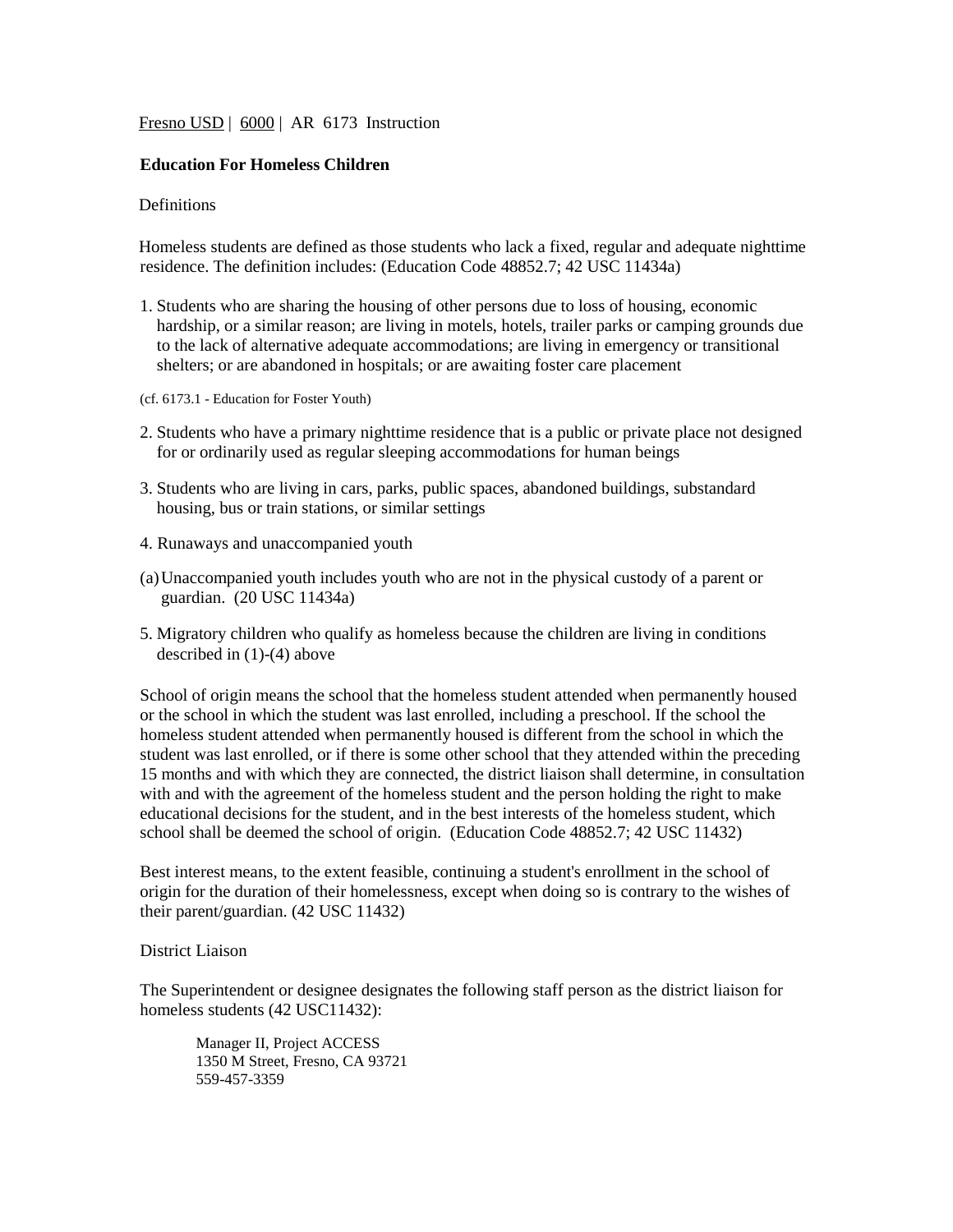The district's liaison for homeless students shall ensure that: (Education Code 48852.5; 42 USC 11432)

1. Ensure that homeless students are identified by school personnel and through coordination activities with other entities and agencies

(cf. 1400 - Relations between Other Governmental Agencies and the Schools)

(cf. 3553 - Free and Reduced-Price Meals)

(cf. 5141.6 - Student Health Services)

- 2. Ensure that homeless students are immediately enrolled in, and have a full and equal opportunity to succeed in, district schools
- 3. Ensure that homeless families and children and youth have access to and receive educational services for which they are eligible, including services through Head Start and Early Head Start programs, early intervention services under Part C of the federal Individuals with Disabilities Education Act, and other preschool programs administered by the district

(cf. 5148.3 - Preschool/Early Childhood Education)

4. Ensure that homeless families and students receive referrals to health care services, dental services, mental health and substance abuse services, housing services, and other appropriate services

(cf. 5141.6 - School Health Services)

- 5. Inform parents/guardians of the educational and related opportunities available to their children and ensure that they are provided with meaningful opportunities to participate in the education of their children
- (cf. 5145.6 Parental Notifications)
- 6. Disseminate notice of the educational rights of homeless students in locations frequented by parents/guardians of homeless children and youth and by unaccompanied youth, including schools, family shelters, public libraries, and hunger relief agencies (soup kitchens). The rights shall be presented in a manner and form understandable to the parents/guardians of homeless students and unaccompanied youth.
- 7. Mediate enrollment disputes in accordance with law and the section "Resolving Enrollment Disputes" below
- 8. Fully inform parents/guardians of homeless students and unaccompanied youth of all transportation services, including transportation to the school of origin, and assist them in accessing transportation to the school of choice

(cf. 3541 - Transportation Routes and Services)

9. Ensure that school personnel providing services to homeless students receive professional development and other support

(cf. 4131 - Staff Development) (cf. 4231 - Staff Development) (cf. 4331 - Staff Development)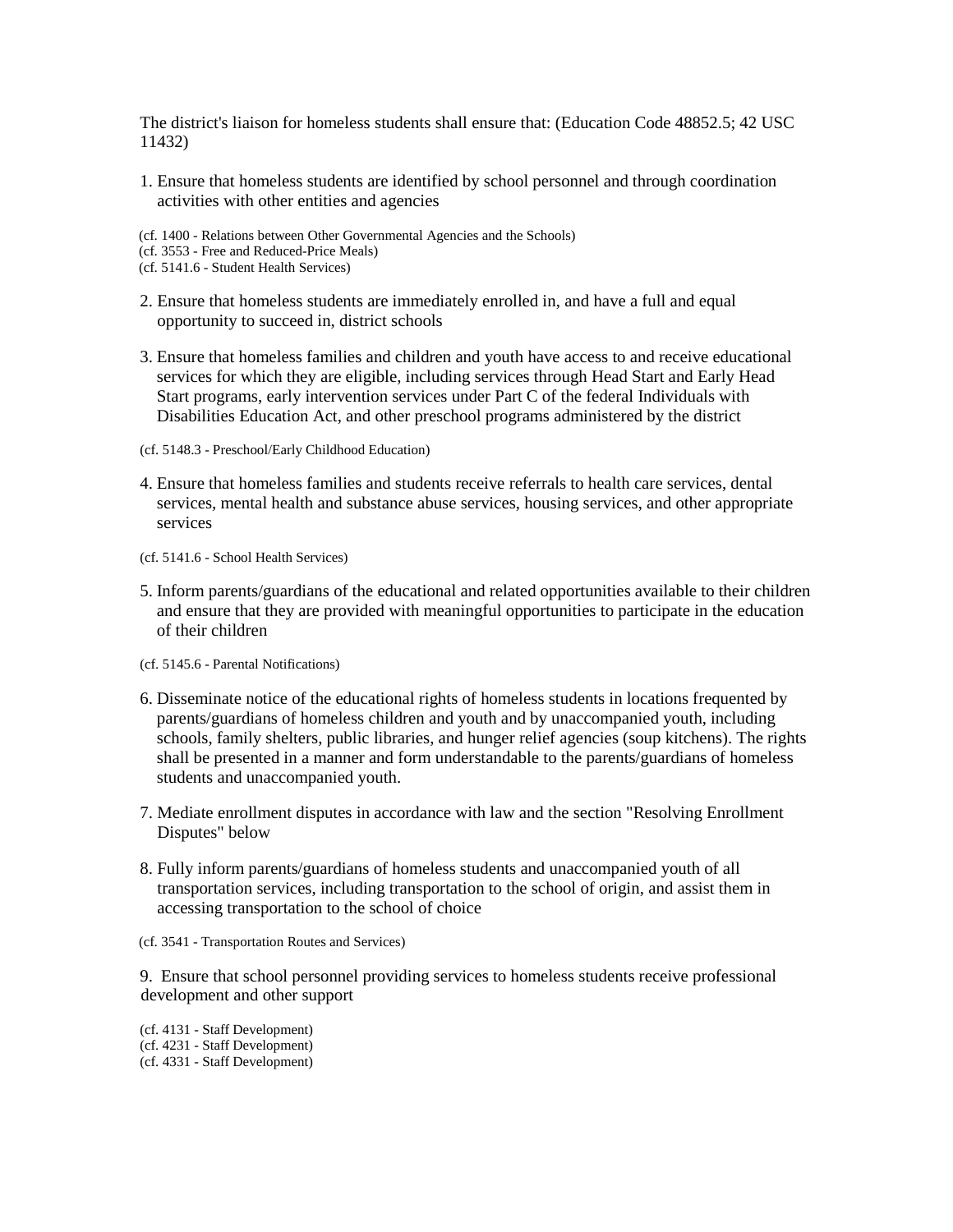10. Ensure that unaccompanied youth are enrolled in school, have opportunities to meet the same challenging state academic standards established for other students, and are informed of their status as independent students under 20 USC 1087vv and that they may receive assistance from the district liaison to receive verification of their independent student status for purposes of applying for federal student aid pursuant to 20 USC 1090

11. Coordinate and collaborate with state coordinators and community and school personnel responsible for the provision of education and related services to homeless students, including the provision of comprehensive data to the state coordinator as required by law

In addition, when notified pursuant to Education Code 48918.1, the district liaison shall assist, facilitate, or represent a homeless student who is undergoing a disciplinary proceeding that could result in their expulsion. When notified pursuant to Education Code 48915.5, the district liaison shall participate in an individualized education program team meeting to make a manifestation determination regarding the behavior of a student with a disability.

- (cf. 5144.1 Suspension and Expulsion/Due Process)
- (cf. 5144.2 Suspension and Expulsion/Due Process (Students with Disabilities))
- (cf. 6159 Individualized Education Program)

The Superintendent or designee shall inform homeless children and youth, their parents/guardians, school personnel, service providers, and advocates working with homeless families of the duties of the district's liaison. They shall also provide the name and contact information of the district's liaison to the California Department of Education (CDE) for publishing on the CDE's web site. (42 USC 11432)

#### Enrollment

Placement decisions for homeless students shall be based on the student's best interest. In determining a student's best interest, a homeless student shall, to the extent feasible, be placed in their school of origin, unless their parent/guardian requests otherwise. (42 USC 11432)

In determining the best interest of the student, the district shall consider student-centered factors related to the student's best interest, including factors related to the impact of mobility on achievement, education, health, and safety, giving priority to the request of the student's parent/guardian or, in the case of an unaccompanied youth, the youth. (42 USC 11432)

However, placement decisions shall not be based on whether a homeless student lives with their homeless parent/guardian or has been temporarily placed elsewhere. (42 USC 11432)

In the case of an unaccompanied youth, the liaison shall assist in placement or enrollment decisions, give priority to the views of the student, and provide notice to the student of their appeal rights. (42 USC 11432)

In determining a student's best interest, a homeless student shall, to the extent feasible, be placed in their school of origin, unless the student's parent/guardian or the unaccompanied youth requests otherwise. (Education Code 48852.7; 42 USC 11432)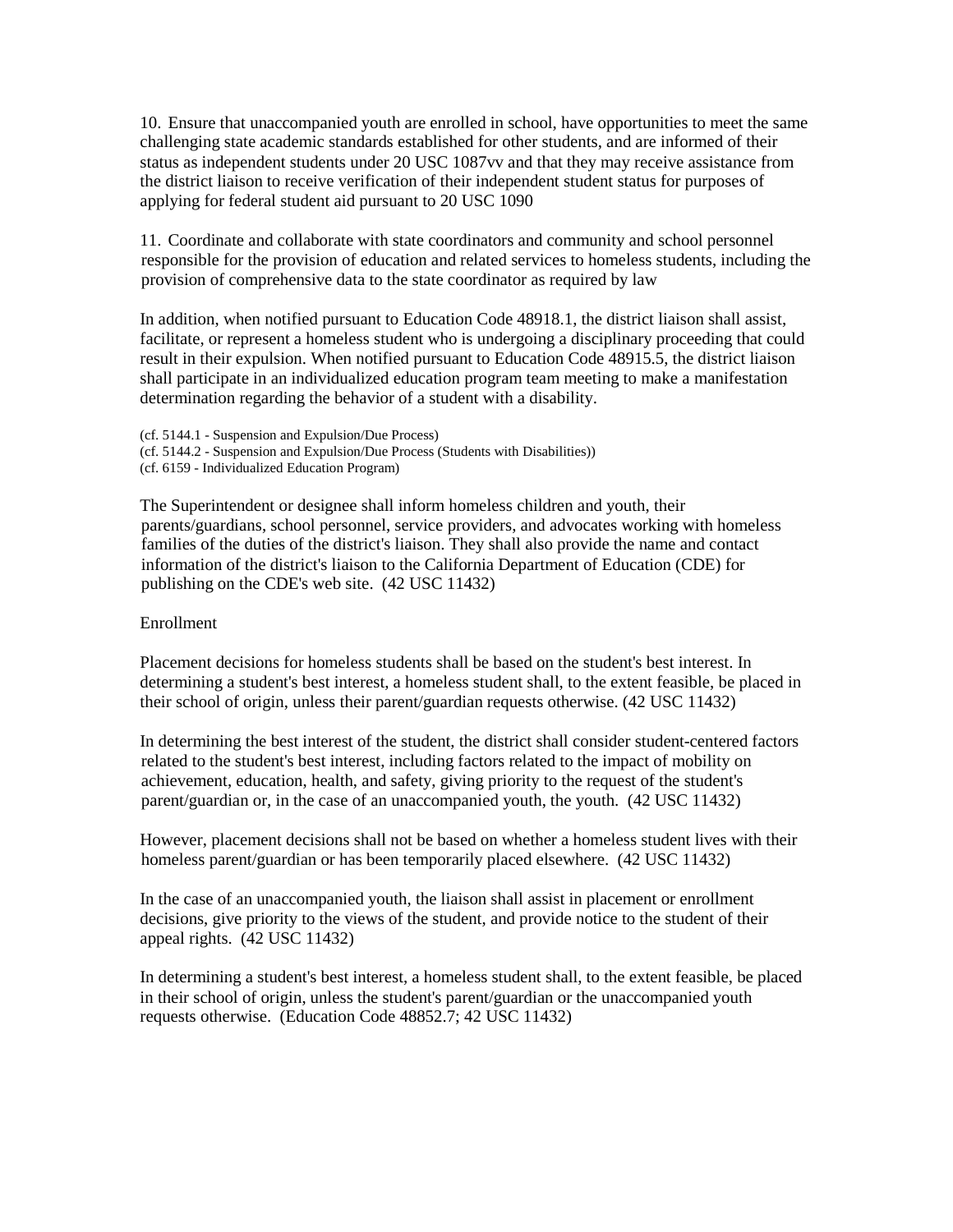Once a placement decision has been made, the principal or designee shall immediately enroll the student in the school of choice. The student shall be enrolled even if they: (Education Code 48852.7; 42 USC 11432)

1. Have outstanding fees, fines, textbooks, or other items or monies due to the school last attended

(cf. 5125.2 - Withholding Grades, Diploma or Transcripts)

2. Do not have clothing normally required by the school, such as school uniforms

(cf. 5132 - Dress and Grooming)

3. Are unable to produce records normally required for enrollment, such as previous academic records, proof of residency, and records of immunization and other required health records

(cf. 5111 - Admission) (cf. 5111.1 - District Residency) (cf. 5125 - Student Records) (cf. 5141.26 - Tuberculosis Testing) (cf. 5141.31 - Immunizations) (cf. 5141.32 - Health Screening for School Entry)

4. Have missed application or enrollment deadlines during any period of homelessness

The principal or designee shall immediately contact the school last attended by the student to obtain the relevant records. If the student needs to obtain immunizations or does not possess immunization or other required health records, the principal or designee shall refer the parent/guardian to the district homeless liaison. The district liaison shall assist the parent/guardian, or the student if they are an unaccompanied youth, in obtaining the necessary immunizations, screenings, or records for the student. (42 USC 11432)

If the student is placed at a school other than their school of origin or the school requested by their parent/guardian or an unaccompanied youth, the Superintendent or designee shall provide the parent/guardian or the unaccompanied youth with a written explanation of the decision along with a statement regarding the right to appeal the placement decision.  $(42 \text{ USC } 11432)$ 

The student may continue attending their school of origin for the duration of the homelessness. (Education Code 48852.7; 42 USC 11432)

To ensure that the homeless student has the benefit of matriculating with their peers in accordance with the established feeder patterns, the following shall apply: (Education Code 48852.7; 42 USC 11432)

1. If the student is transitioning between grade levels, they shall be allowed to continue in the same attendance area.

2. If the student is transitioning to a middle school or high school, and the school designated for matriculation is in another school district, they shall be allowed to continue to the school designated for matriculation in that district.

If the student's status changes before the end of the school year so that they are no longer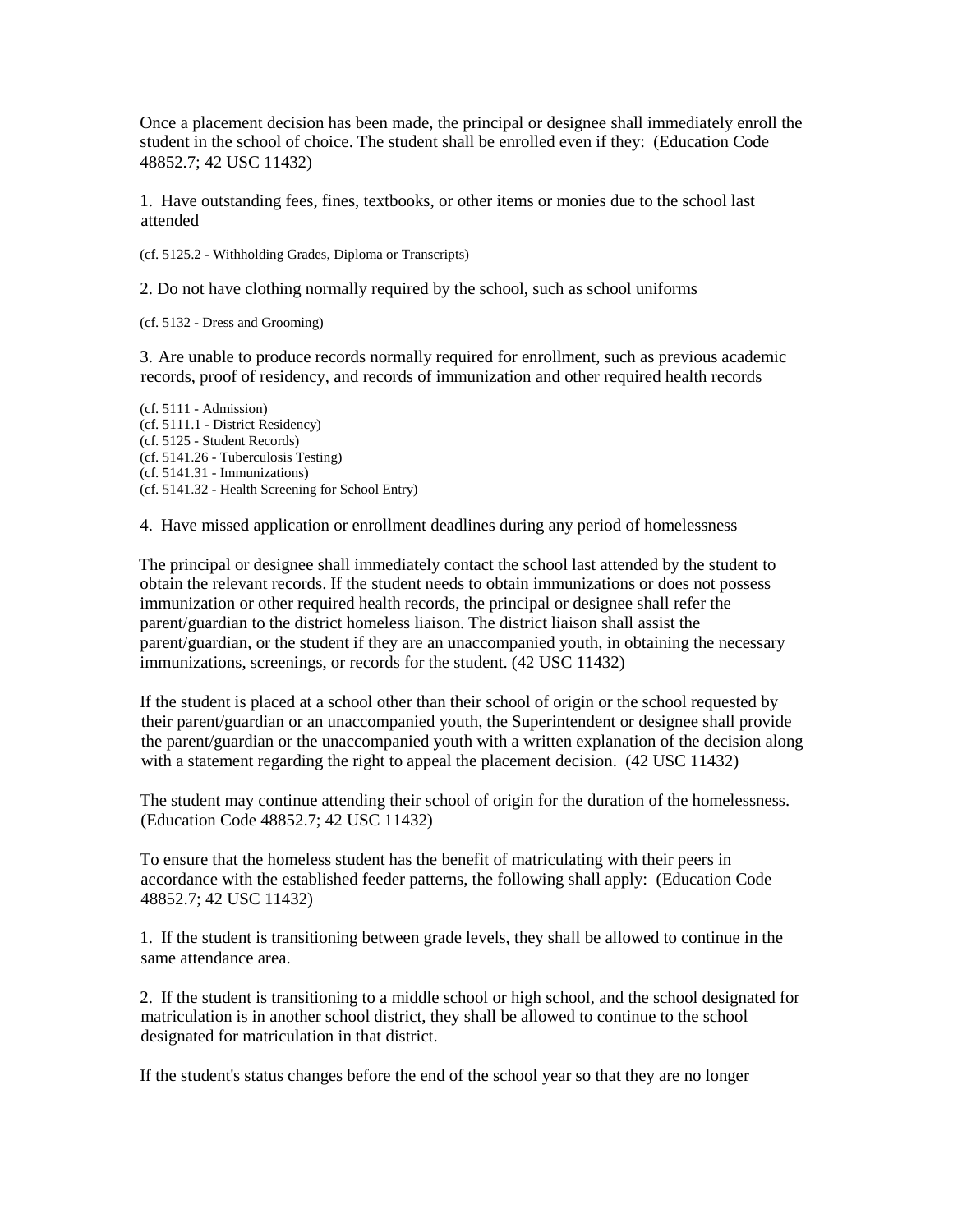homeless, they shall be allowed to stay in the school of origin: (Education Code 48852.7)

- 1. Through the duration of the school year if the student is in grades K-8
- 2. Through graduation if the student is in high school

Resolving Enrollment Disputes

If a dispute arises over student eligibility, school selection or enrollment in a particular school, the matter shall be referred to the district liaison, who shall carry out the dispute resolution process as expeditiously as possible. (42 USC 11432)

The parent/guardian or unaccompanied youth shall be provided with a written explanation of any decisions related to eligibility, school selection, or enrollment and of the, right of the parent/guardian or unaccompanied youth to appeal the decision. (42 USC 11432)

The written explanation shall include:

- 1. A description of the action proposed or refused by the district
- 2. An explanation of why the action is proposed or refused
- 3. A description of any other options the district considered and the reasons that any other options were rejected
- 4. A description of any other factors relevant to the district's decision and information related to the eligibility or best interest determination including the facts, witnesses, and evidence relied upon and their sources
- 5. Appropriate timelines to ensure any relevant deadlines are not missed
- 6. Contact information for the district liaison and state coordinator, and a brief description of their roles

The written explanation shall be complete, as brief as possible, simply stated, and provided in language that the parent/guardian or student can understand.

The district liaison may use an informal process as an alternative to formal dispute resolution procedures, provided that the parents/guardians or unaccompanied youth have access to the more formal process if informal resolution is not successful in resolving the matter.

In working with a student's parents/guardians or unaccompanied youth to resolve an enrollment dispute, the district liaison shall:

1. Inform them that they may provide written and/or oral documentation to support their position 2. Inform them that they may seek the assistance of social services, advocates, and/or service

providers in having the dispute resolved

3. Provide them a simple form that they may use and turn in to the school to initiate the dispute resolution process

- 4. Provide them a copy of the dispute form they submit for their records
- 5. Provide them the outcome of the dispute for their records

If a parent/guardian or unaccompanied youth disagrees with the liaison's enrollment decision, they may appeal the decision to the Director of Student Support Services. The Director shall make a determination within five working days.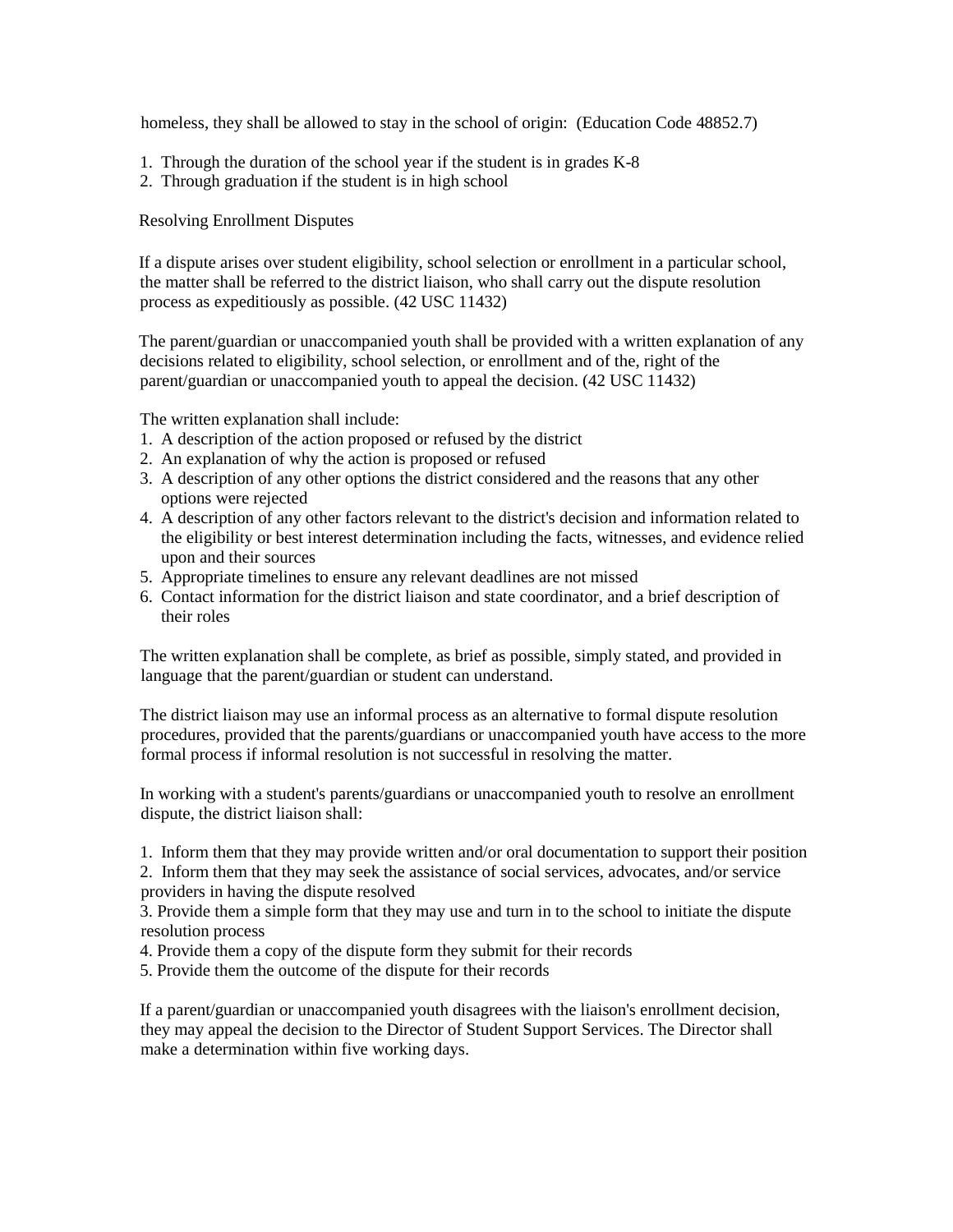If the parent/guardian chooses to appeal the district's placement decision, the district liaison shall forward all written documentation and related paperwork to the homeless liaison at the county office of education.

Pending final resolution of the dispute, including all available appeals, the student shall be immediately enrolled in the school in which enrollment is sought and shall be allowed to attend classes and participate fully in school activities. (42 USC 11432, 11434a)

# Transportation

The district shall provide transportation for a homeless student to and from their school of origin when the student is residing within the district and the parent/guardian, or the district liaison in the case of an unaccompanied youth, requests that such transportation be provided. If the student moves outside of district boundaries, but continues to attend their school of origin within this district, the Superintendent or designee shall consult with the superintendent of the district in which the student is now residing to agree upon a method to apportion the responsibility and costs of the transportation. (42 USC 11432)

(cf. 3250 - Transportation Fees) (cf. 3541 - Transportation Routes and Services)

The district shall not be obligated to provide transportation to students who continue attending their school of origin after they cease to be homeless, unless the formerly homeless student has an individualized education program that includes transportation as a necessary related service for the student. (Education Code 48852.7)

Transfer of Coursework and Credits

When a homeless student transfers into a district school, the district shall accept and issue full credit for any coursework that the student has satisfactorily completed while attending another public school, a juvenile court school, or a nonpublic, nonsectarian school or agency and shall not require the student to retake the course. (Education Code 51225.2)

If the homeless student did not complete the entire course, they shall be issued partial credit for the coursework completed and shall be required to take the portion of the course that they did not complete at their previous school. However, the district may require the student to retake the portion of the course completed if, in consultation with the holder of educational rights for the student, the district finds that the student is reasonably able to complete the requirements in time to graduate from high school. Whenever partial credit is issued to a homeless student in any particular course, they shall be enrolled in the same or equivalent course, if applicable, so that they may continue and complete the entire course. (Education Code 51225.2)

Partial credits shall be awarded on the basis of 0.5 credits for every seven class periods attended per subject. If the school is on a block schedule, each block schedule class period attended shall be equal to two regular class periods per subject. Partial credits and grades earned by a student shall be included on the student's official transcript within two business days of the district's notification of the student's transfer, as required under Education Code 49069.5.

In no event shall the district prevent a homeless student from taking or retaking a course to meet the eligibility requirements for admission to the California State University or the University of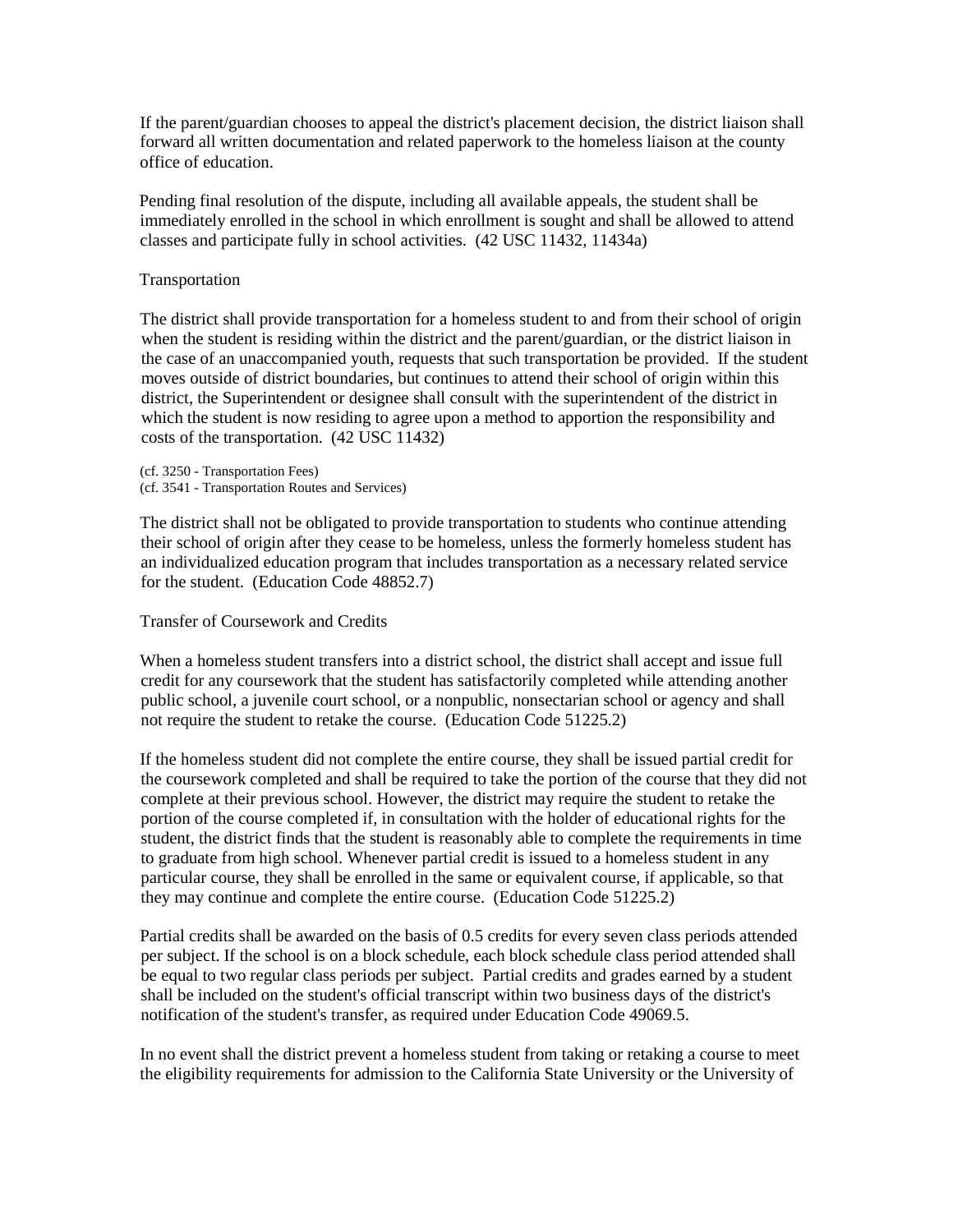California. (Education Code 51225.2)

(cf. 6143 - Courses of Study)

Applicability of Graduation Requirements

To obtain a high school diploma, a homeless student shall complete all courses required by Education Code 51225.3 and fulfill any additional graduation requirements prescribed by the Governing Board.

(cf. 6146.1 - High School Graduation Requirements)

However, when a homeless student who has completed their second year of high school transfers into the district from another school district or transfers between high schools within the district, they shall be exempted from all district-adopted coursework and other district-established graduation requirements, unless the district makes a finding that the student is reasonably able to complete the additional requirements in time to graduate from high school by the end of their fourth year of high school. Within 30 calendar days of the homeless student's transfer, the Superintendent or designee shall notify the student, the person holding the right to make educational decisions for them, and the district liaison for homeless students of the availability of the exemption and whether the student qualifies for it. If the Superintendent or designee fails to provide this notification, the student shall be eligible for the exemption once notified, even if the notification occurs after the student is no longer homeless. (Education Code 51225.1)

To determine whether a homeless student is in their third or fourth year of high school, the district shall use either the number of credits they have earned as of the date of the transfer or the length of their school enrollment, whichever qualifies the student for the exemption. (Education Code 51225.1)

The Superintendent or designee shall notify any homeless student who is granted an exemption and the person holding the right to make educational decisions for them, how any requirements that are waived will affect the student's ability to gain admission to a postsecondary educational institution and shall provide information about transfer opportunities available through the California Community Colleges. (Education Code 51225.1)

The district shall not require or request a homeless student to transfer schools in order to qualify for an exemption and no request for a transfer solely to qualify for an exemption shall be made by a homeless student, the person holding the right to make educational decisions for the student, or the district liaison on behalf of the student. (Education Code 51225.1)

If a homeless student is exempted from local graduation requirements, the exemption shall continue to apply after the student is no longer homeless or if they transfers to another school or school district. (Education Code 51225.1)

If the Superintendent or designee determines that a homeless student is reasonably able to complete district graduation requirements within their fifth year of high school, they shall: (Education Code 51225.1)

1. Inform the student and, if under 18 years of age, the person holding the right to make educational decisions for them, of the option available to the student to remain in school for a